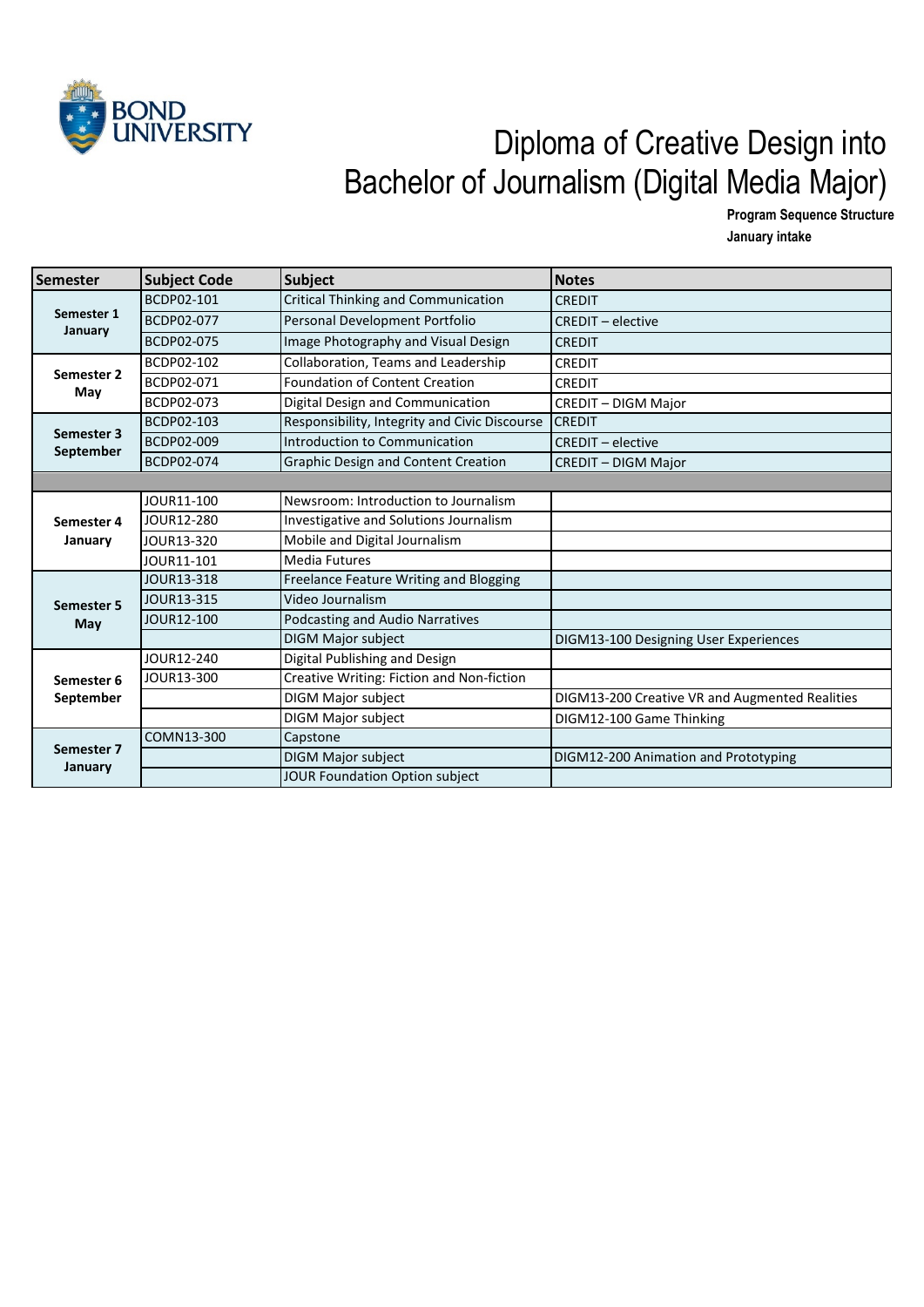

## Diploma of Creative Design into Bachelor of Journalism (Digital Media Major)

**Program Sequence Structure May intake**

| <b>Semester</b>                | <b>Subject Code</b> | <b>Subject</b>                                | <b>Notes</b>                                   |
|--------------------------------|---------------------|-----------------------------------------------|------------------------------------------------|
| Semester 1<br>May              | BCDP02-101          | <b>Critical Thinking and Communication</b>    | <b>CREDIT</b>                                  |
|                                | <b>BCDP02-077</b>   | Personal Development Portfolio                | <b>CREDIT - elective</b>                       |
|                                | BCDP02-071          | <b>Foundation of Content Creation</b>         | <b>CREDIT</b>                                  |
| Semester 2<br>September        | BCDP02-102          | Collaboration, Teams and Leadership           | <b>CREDIT</b>                                  |
|                                | BCDP02-075          | Image, Photography and Visual Design          | <b>CREDIT</b>                                  |
|                                | BCDP02-074          | <b>Graphic Design and Content Creation</b>    | <b>CREDIT - DIGM Major</b>                     |
| Semester 3<br>January          | BCDP02-103          | Responsibility, Integrity and Civic Discourse | <b>CREDIT</b>                                  |
|                                | <b>BCDP02-009</b>   | Introduction to Communication                 | <b>CREDIT - elective</b>                       |
|                                | <b>BCDP02-073</b>   | Digital Design and Communication              | <b>CREDIT - DIGM Major</b>                     |
|                                |                     |                                               |                                                |
| Semester 4<br>May              | JOUR11-100          | Newsroom: Introduction to Journalism          |                                                |
|                                | JOUR12-100          | Podcasting and Audio Narratives               |                                                |
|                                | JOUR13-318          | Freelance Feature Writing and Blogging        |                                                |
|                                |                     | DIGM Major subject                            | DIGM13-100 Designing User Experiences          |
| <b>Semester 5</b><br>September | JOUR12-240          | Digital Publishing and Design                 |                                                |
|                                | JOUR11-101          | <b>Media Futures</b>                          |                                                |
|                                |                     | DIGM Major subject                            | DIGM13-200 Creative VR and Augmented Realities |
|                                |                     | DIGM Major subject                            | DIGM12-100 Game Thinking                       |
| Semester 6<br>January          | JOUR12-280          | Investigative and Solutions Journalism        |                                                |
|                                | JOUR13-320          | Mobile and Digital Journalism                 |                                                |
|                                | JOUR13-300          | Creative Writing: Fiction and Non-fiction     |                                                |
|                                |                     | DIGM Major subject                            | DIGM12-200 Animation and Prototyping           |
| Semester 7<br>May              | COMN13-300          | Capstone                                      |                                                |
|                                | JOUR13-315          | Video Journalism                              |                                                |
|                                |                     | JOUR Foundation Option subject                |                                                |